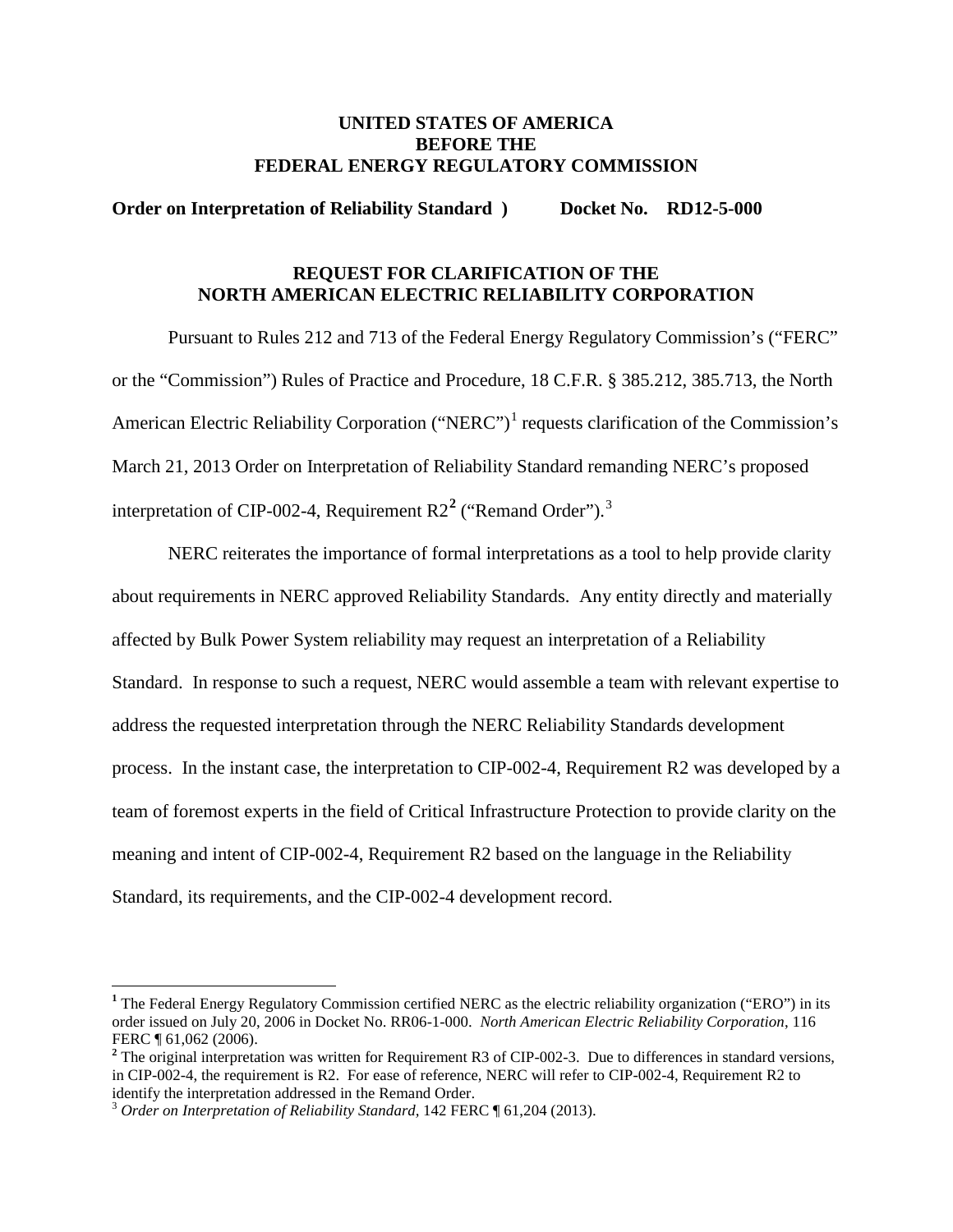#### **I. EXECUTIVE SUMMARY**

NERC respectfully requests the following:

- (1) Clarification that the language in Paragraph 14 of the Remand Order is for illustrative purposes only and is not meant to provide a determination that all laptops must be included in the scope of CIP-002-4, Requirement R2.
- (2) Clarification that the Commission's references to and discussion of the NERC Guideline Documents<sup>[4](#page-1-0)</sup> in Paragraph 15 of the Remand Order were included for illustrative purposes only rather than forming the basis for the remand, and that the Reliability Standards and requirements determine how a Reliability Standard should be interpreted.

First, NERC requests the Commission clarify the language in Paragraph 14 of the

Remand Order that "a laptop computer connected to an EMS network through the Internet may

be used to supervise, control, optimize, and manage generation and transmission systems, all of

which are essential operations" does not mean that *all* laptops are included in the scope of CIP-

002-4, Requirement R2.

Second, NERC requests that the Commission clarify that the reference to the Guideline

Documents developed by NERC in response to Order No. 706 are merely included in the

Remand Order to explain and illustrate the Commission's reasoning and are not meant to form

the basis for the Commission's remand of the CIP-002-4, Requirement R2 interpretation.

#### **II. BACKGROUND**

On August 1, 2012, NERC submitted a petition for approval of an interpretation of

Requirement R3 of Reliability Standard CIP-002-4 (Critical Cyber Asset Identification).<sup>[5](#page-1-1)</sup> NERC

developed the proposed interpretation in response to a request for interpretation submitted by

Duke Energy. Duke Energy's request asked two questions: 1) whether certain examples cited in

<span id="page-1-0"></span>**<sup>4</sup>** *Security Guideline for the Electric Sector: Identifying Critical Assets* and *Security Guideline for the Electric Sector: Identifying Critical Cyber Assets* ("Guideline Documents")

<span id="page-1-1"></span><sup>5</sup> *Petition of the North American Electric Reliability Corporation for Approval of an Interpretation to Reliability Standard CIP-002-4 – Critical Cyber Asset Identification*, Docket No. RD12-5-000 (August 1, 2012).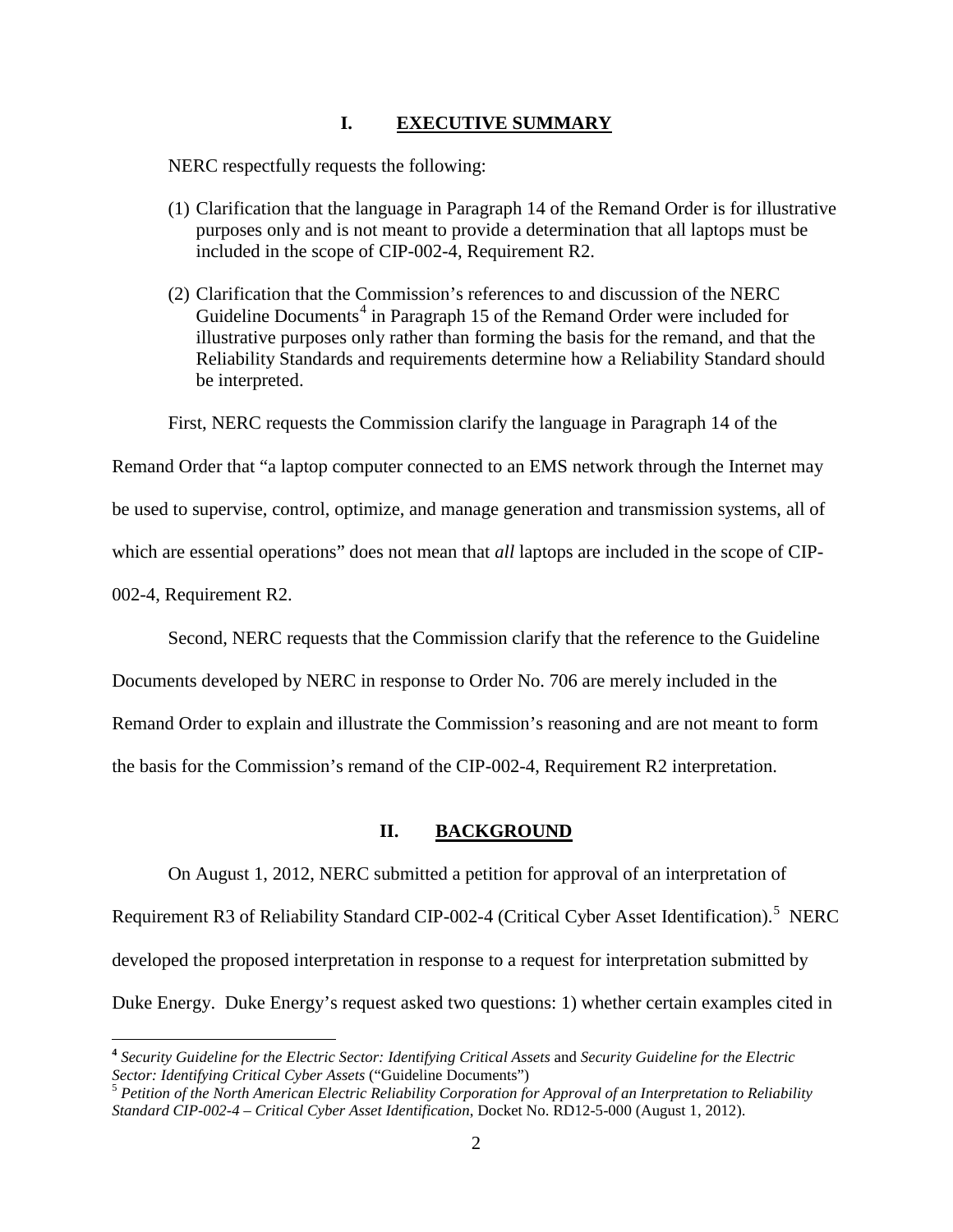CIP-002 are illustrative and not prescriptive; and 2) for clarification on the meaning of the phrase "essential to the operation of the Critical Asset." NERC's interpretation clarified that the examples were illustrative. The interpretation also explained that the phrase "essential to the operation of the Critical Asset" takes on the every-day meaning of "essential" which is "inherent to or necessary" for the operation of the Critical Asset.

FERC remanded the proposed interpretation on March 21, 2013.<sup>[6](#page-2-0)</sup> In its Remand Order, the Commission agreed with the interpretation response to the first question raised by Duke Energy.<sup>[7](#page-2-1)</sup> With respect to the second part of the interpretation, the Commission went on to explain that the interpretation misconstrues what is "essential to the operation" of a Critical Asset.<sup>[8](#page-2-2)</sup> The Commission states that this misinterpretation could result in Critical Cyber Assets not being protected by the CIP Reliability Standards, which are currently protected or clearly should be protected under the wording of CIP-002-4, to maintain the operation of associated Critical Assets.<sup>[9](#page-2-3)</sup> While the Commission did agree with part of the interpretation response, the interpretation was remanded in full.

#### **III. REQUEST FOR CLARIFICATION**

## **A. The Commission Should Clarify that the Language in Paragraph 14 is for Illustrative Purposes Only and is Not Meant to provide a Determination that** *all*  **laptops must be included in the scope of CIP-002-4, Requirement R2.**

NERC requests the Commission clarify the language in Paragraph 14 of the Remand Order that "a laptop computer connected to an EMS network through the Internet may be used to supervise, control, optimize, and manage generation and transmission systems, all of which are essential operations" does not mean that *all* laptops are included in the scope of CIP-002-4,

<span id="page-2-3"></span><span id="page-2-2"></span>**<sup>9</sup>** *Id.* 

<span id="page-2-0"></span>**<sup>6</sup>** *North American Electric Reliability Corp.*, 142 FERC ¶ 61,204 (2013). **<sup>7</sup>** Remand Order at P10.

<span id="page-2-1"></span>

**<sup>8</sup>** *Id.* at P12.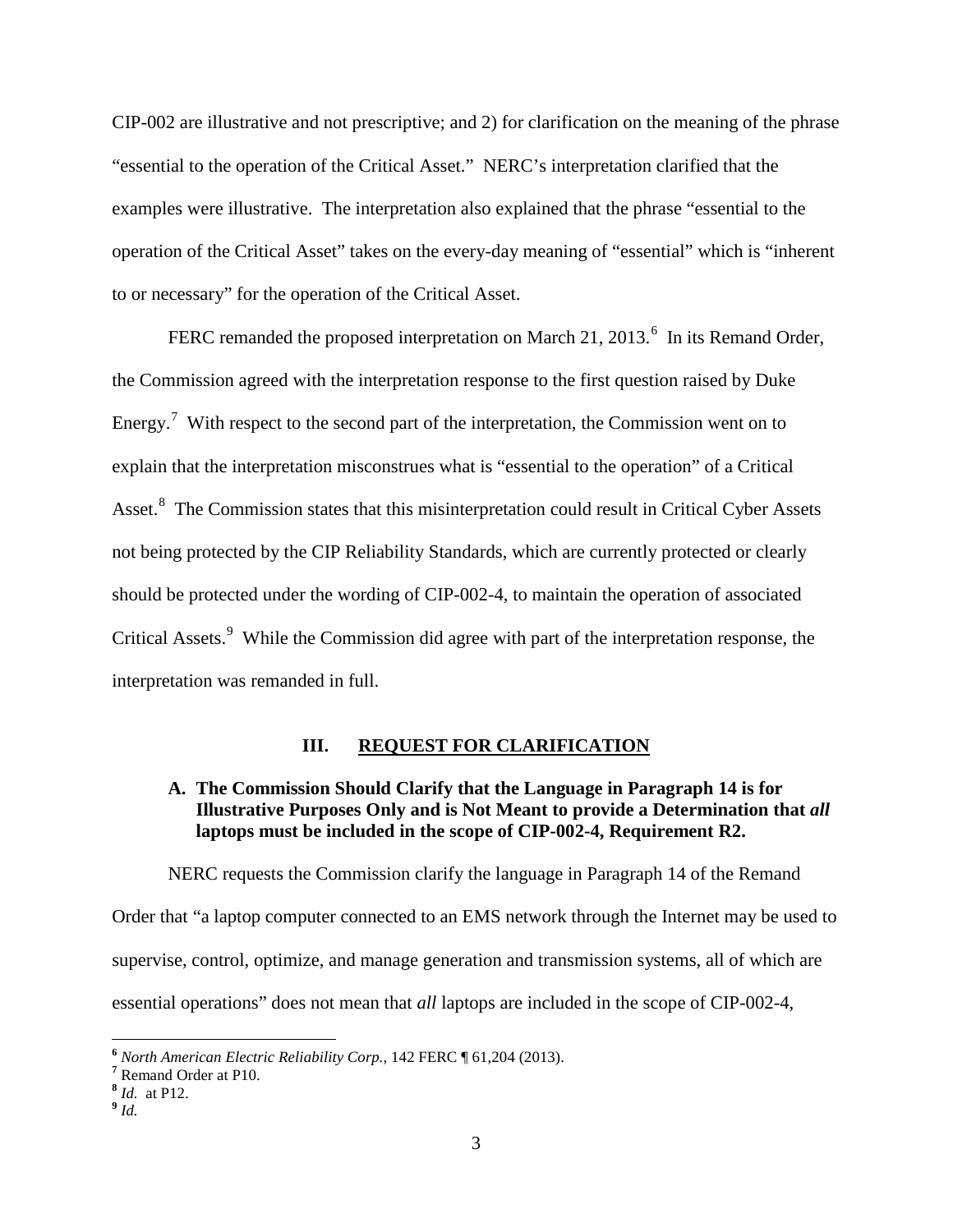Requirement R2. The Commission's language in Paragraphs 13 and 14 of the Remand Order are

arguably contradictory. In Paragraph 13 of the Remand Order, the Commission states:

13. In proposing that a cyber asset that "may" be used but is not "required" for the operation of a Critical Asset is not "essential to the operation of the Critical Asset," the proposed interpretation fails to consider that a computer (e.g., a laptop) used by utility staff or contractors to control the functions and operations of a Critical Asset is, *during such usage*, "inherent to or necessary for the operation of a Critical Asset," and thus falls within the scope of CIP-002-4, Requirement R2. Even if the Critical Asset can function at times without human intervention, or such intervention can be done through alternative devices, *the device used at any given time to exert such control* is "inherent to or necessary for the operation of the Critical Asset." (*emphasis added*)

That is, Paragraph 13 provides that the laptop must *actually be used* to control the functions and

operations of a Critical Asset before it is subject to CIP-002-4, Requirement R2.

In contrast, Paragraph 14 of the Remand Order provides:

14. For example, a laptop computer connected to an EMS network through the Internet *may be used* to supervise, control, optimize, and manage generation and transmission systems, all of which are essential operations. However, the proposed interpretation of "essential" may leave certain cyber assets lacking the required CIP Reliability Standards protection *that could*, if compromised, affect the operation of associated Critical Assets even though the unprotected cyber assets are using similar access and exerting the same control as cyber assets that are deemed under the proposed interpretation to be "necessary or inherent to the operation of the Critical Asset." The proposed interpretation, in effect, would create a window into the EMS network that could be exploited. (*emphasis added*)

The Commission seems to imply in Paragraph 14 that laptops that "*may be used*" to control a

Critical Asset should be subject to CIP-002-4, Requirement R2.

The difference in protecting laptops that are *actually used* in ways that are "inherent to or

necessary for the operation of a Critical Asset" as compared to laptops that "*may be used* to

supervise, control, optimize, and manage generation and transmission systems, all of which are

essential operations," presents a significant difference in compliance and mitigation risk for

Responsible Entities. The latter interpretation would essentially require that *all* laptops used in

ways that are inherent to or necessary for the operation of a Critical Asset be protected.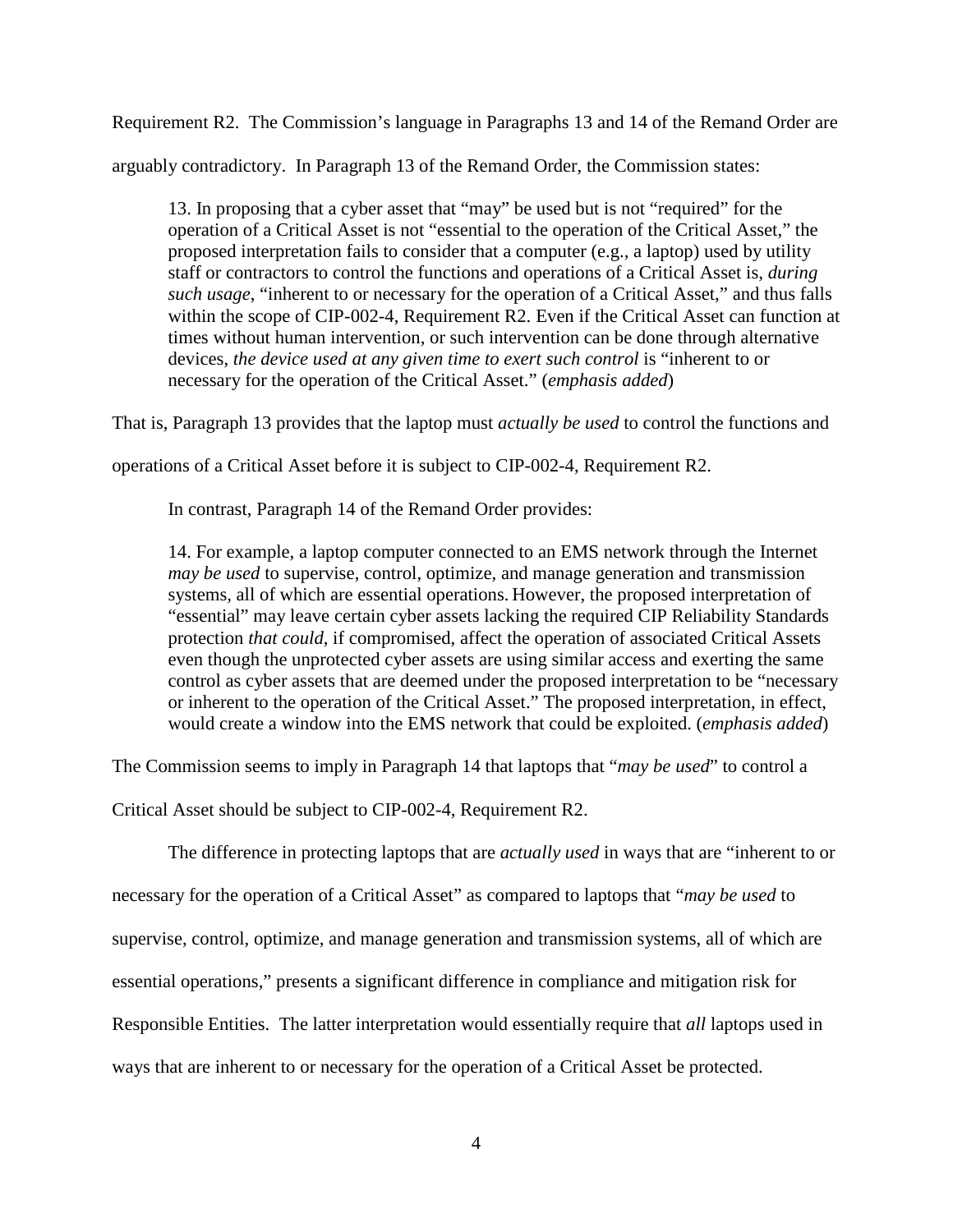FERC seems to recognize this important distinction in Paragraph 17 of the Remand Order, which provides:

In the Commission's view, laptop computers connected to an EMS network through the Internet *used* to supervise, control, optimize, and manage generation and transmission systems would be "considered essential" under the definition in the Identifying Critical Cyber Assets document. *(emphasis added)*

NERC assumes that the Commission did not intend that *all* laptops that can be connected in such a way as to supervise, control, optimize, and manage generation and transmission systems be included in the scope of CIP-002-4, Requirement R2. However, in response to certain stakeholder questions, NERC seeks clarification that the language in Paragraph 14 was included for illustrative purposes only.

## **B. The Commission Should Clarify That the Commission's References to and Discussion of the NERC Guideline Documents in Paragraph 15 were Included for Illustrative Purposes Only and that the Reliability Standards and Requirements Determine how a Reliability Standard Should be Interpreted.**

NERC requests the Commission clarify that the reference to the Guideline Documents developed by NERC in response to Order No. 706 are not meant to form the basis for the Commission's remand of the CIP-002-4, Requirement R2 interpretation, but are merely included in the Remand Order as general examples in support of the decision to remand the proposed interpretation, and not as compliance guidance. In addition, in developing interpretations, it is NERC's policy not to modify or expand the requirements outside the scope of the Reliability Standard. In this case, the Commission cited to the Guideline Documents to provide an example of non-standard guidance issued by NERC that is inconsistent with the position espoused in the interpretation. However, these Guideline Documents were developed outside the scope of the Reliability Standard. While the Guideline Documents are important and can provide useful information, the use of guidelines should not take precedent over the language in a Reliability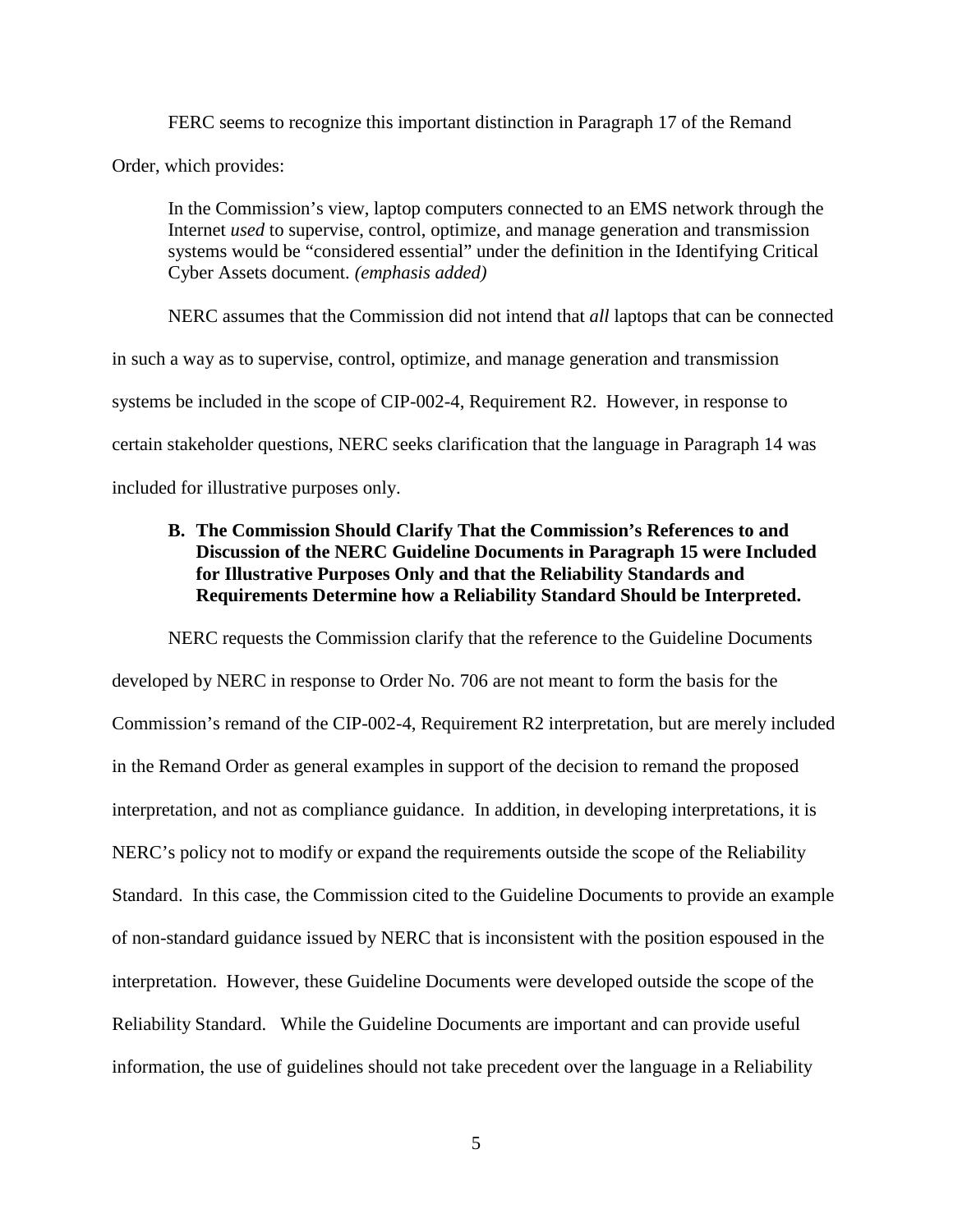Standard or its requirements. NERC therefore also seeks clarification that the Commission remand of the proposed interpretation does not signal that the requirements of the standard have been changed.  $^{10}$  $^{10}$  $^{10}$ 

The distinction between the Guideline Documents and CIP-002-4, Requirement R2 is significant because there are subtle, yet important, differences in the language. For example, the Commission cites from the Guideline Documents the following:

A Cyber Asset could be considered essential to the reliable operation of a Critical Asset, if one or more of the following criteria is met:

1) The Cyber Asset participates in, *or is capable of*, supervisory or autonomous control that is essential to the reliable operation of a Critical Asset. (*emphasis added*)

This language, while important for informational purposes, is broader than the language in the Reliability Standard and requirements. That is, the Guideline Document language that provides that a "Cyber Asset that participates in, *or is capable of,* supervisory or autonomous control that is essential to the reliable operation of a Critical Asset" should not be construed so broadly that *all* laptops that are capable of controlling a Critical Asset are in scope of CIP-002-4, Requirement R2. The language of CIP-002-4, Requirement R2 only provides that Critical Cyber

<span id="page-5-0"></span>**<sup>10</sup>** In developing the proposed interpretation, the Interpretation Drafting Team did not use the Guideline Documents to form the basis of its proposed interpretation. In fact, NERC's petition did not reference the Guideline Documents. They were only limitedly referenced in the Standards Development History in response to comments that addressed one of the Guideline Documents. The summary of comments provides:

One commenter believed that the clarification provided for essential is much narrower than the guidance provided in the Security Guideline for the Electricity Sector: *Identifying Critical Cyber Assets*, and that the interpretation does not provide additional clarity than what is provided in the existing guideline. The IDT understands that many entities already understood or interpreted this requirement similarly to the interpretation's response, and to those entities, this interpretation may at first seem unnecessary. However, the interpretation provides necessary clarity for all entities.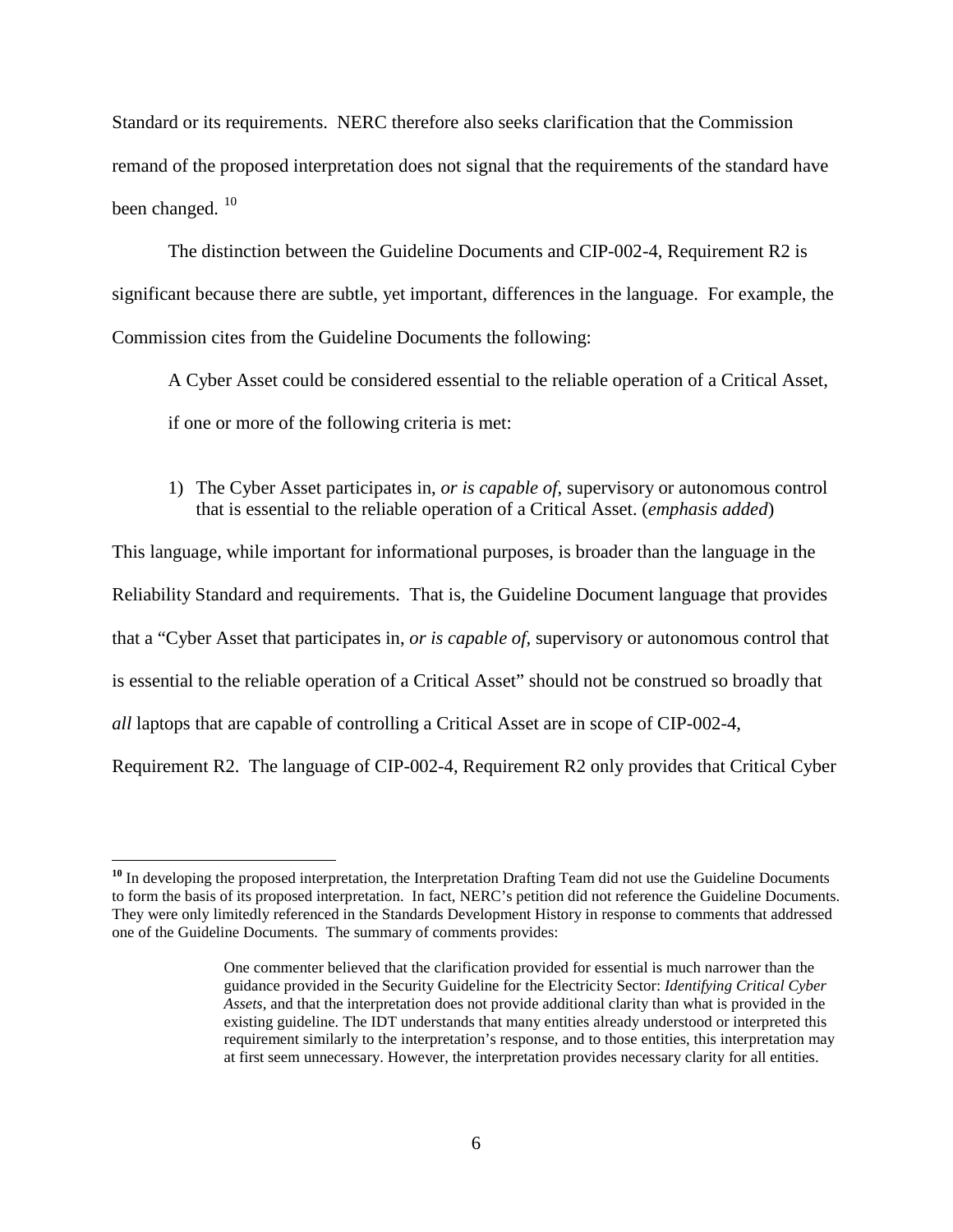Assets that *are essential* to the operation of the Critical Asset, not those that *could be essential*, be included in the list of Critical Assets:

**R2.** Critical Cyber Asset Identification— Using the list of Critical Assets developed pursuant to Requirement R1, the Responsible Entity shall develop a list of associated Critical Cyber Assets essential to the operation of the Critical Asset. The Responsible Entity shall update this list as necessary, and review it at least annually.

For this reason, NERC requests that the Commission provide clarification that its

references to and discussion of the NERC Guideline Documents in Paragraph 15 of the Remand

Order were included for illustrative purposes only rather than forming the basis for the remand,

and that the Reliability Standards and requirements determine how a Reliability Standard should

be interpreted.

## **IV. CONCLUSION**

For the reasons set forth herein, NERC requests that the Commission clarify its language in Paragraphs 14 and 15 of the Remand Order.

Respectfully submitted,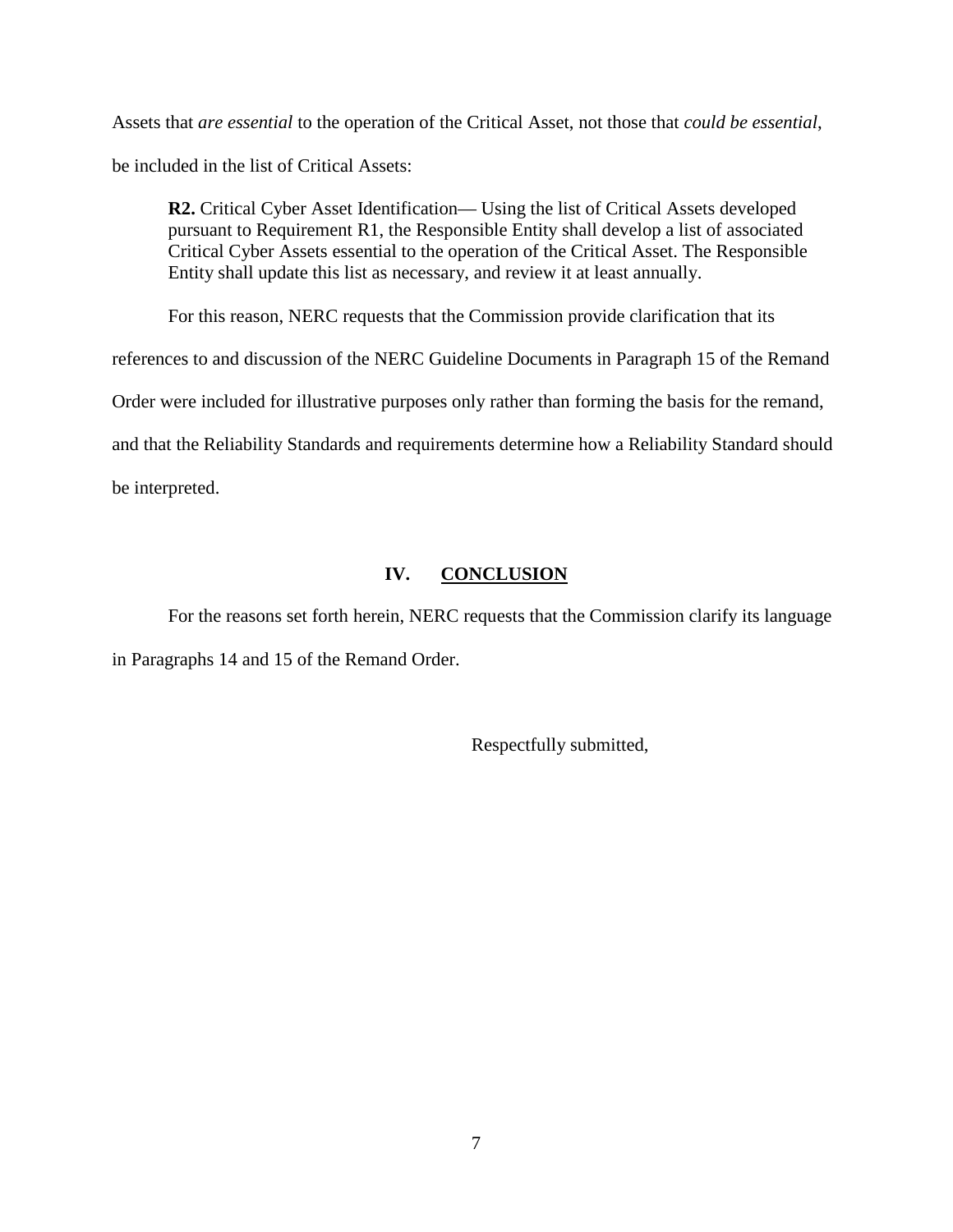*/s/ Holly A. Hawkins*

Gerald W. Cauley President and Chief Executive Officer North American Electric Reliability Corporation 3353 Peachtree Road, N.E. Suite 600, North Tower Atlanta, GA 30326 (404) 446-2560 (404) 446-2595– facsimile

Charles A. Berardesco Senior Vice President and General Counsel Holly A. Hawkins Assistant General Counsel Stacey Tyrewala Senior Counsel North American Electric Reliability Corporation 1325 G Street, N.W., Suite 600 Washington, D.C. 20005 (202) 400-3000 (202) 644-8099– facsimile [charlie.berardesco@nerc.net](mailto:charlie.berardesco@nerc.net) [holly.hawkins@nerc.net](mailto:holly.hawkins@nerc.net) [stacey.tyrewala@nerc.net](mailto:stacey.tyrewala@nerc.net)

*Counsel for the North American Electric Reliability Corporation*

Dated: April 22, 2013